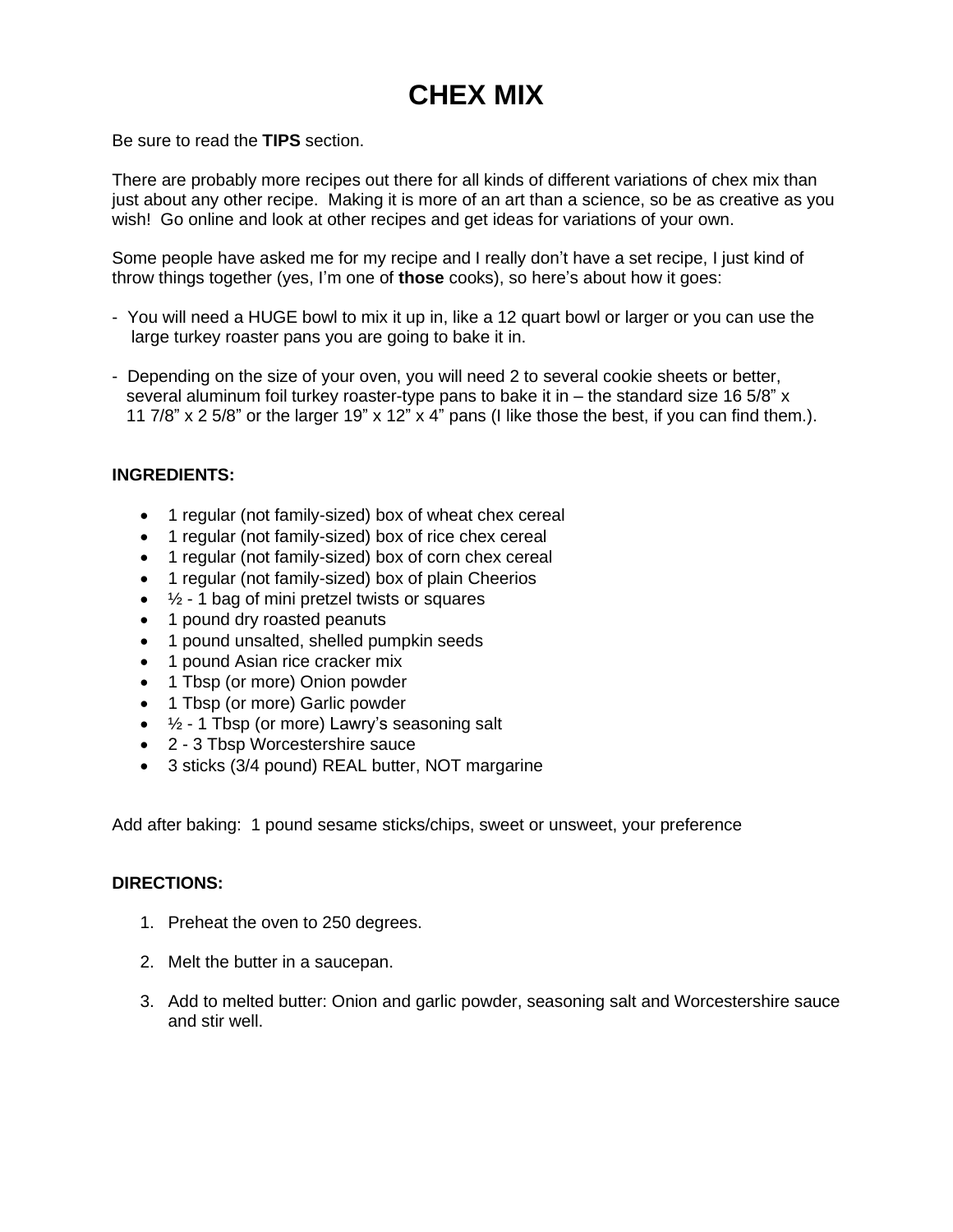- 4. With a spoon or turkey baster, drizzle the liquid over the dry chex mix and stir repeatedly until coated well. Be sure to keep stirring up the liquid to keep all the ingredients mixed well. **IMPORTANT:** Only coat the amount of mix that you are going to put into the oven immediately. If you have more mix than will fit into the pans in the oven, wait to coat the rest of the mix until right before you put it into the oven.
- 5. Taste the mix to see if you have the correct amount of spices. If not, you can shake more of the powders and or dry seasonings onto the mix and keep stirring.
- 6. Fill your roasting pan(s) about half full of mix.
- 7. Place pans in the oven and bake for 5 minutes.
- 8. Remove pans from oven and stir well and place back in oven for another 5 minutes.
- 9. Repeat for about 5 6 cycles (25 30 minutes), making sure that all the items you coated are now crunchy. If you have multiple pans in the oven, be sure to rotate top to bottom and vice versa after each cycle.
- 10. Remove pans and allow to cool very well before bagging.
- 11. At this point, you can add any other ingredients you might like such as dried fruits, sesame sticks/chips, M&M's or other candies, etc., and mix in well.
- 12. Spoon into individual bags or airtight containers.
- 13. Wash and dry turkey roaster pans and place in a large plastic bag for other uses later.

## **TIPS:**

If you're going to make chex mix, you might as well make a bunch. It's great to hand out to friends and family, put in the kiddos lunch boxes, take to work, etc. and you can freeze it, but trust me, it won't last that long!

If you need a big bowl, I've found them at the local Asian grocery stores – they have some HUGE plastic bowls that are very sturdy and cheap and perfect for this recipe.

I put it in the Great Value brand (Walmart) square snack size plastic bags and it's about the perfect amount. I think this recipe made enough to fill about 30 – 40 bags.

If you have any of empty popcorn or butter cookie tins, like you get at the big box stores, those work great to store the mix in, too.

For the chex mix part, I try to buy the generic brands, like Best Choice because they cost half as much as the name brand and it's almost impossible to tell the difference. A lot of your independent, local grocers carry the Best Choice brand line.

Feel free to put just about whatever you want into this mix – any kind of nuts, seeds, cereals, etc. I go to the bulk food sections at my local market and pick out items that look good to put into the mix. Some stores have these bulk food areas where you can get just about any kind of seed, rice, nut, dried fruit, oatmeal, grits, coffee, seasoning powders, candies, etc., for example, Sprouts, WinCo, Super Saver in my area. Other stores in other parts of the country may have the same things – you know what I'm talking about here.